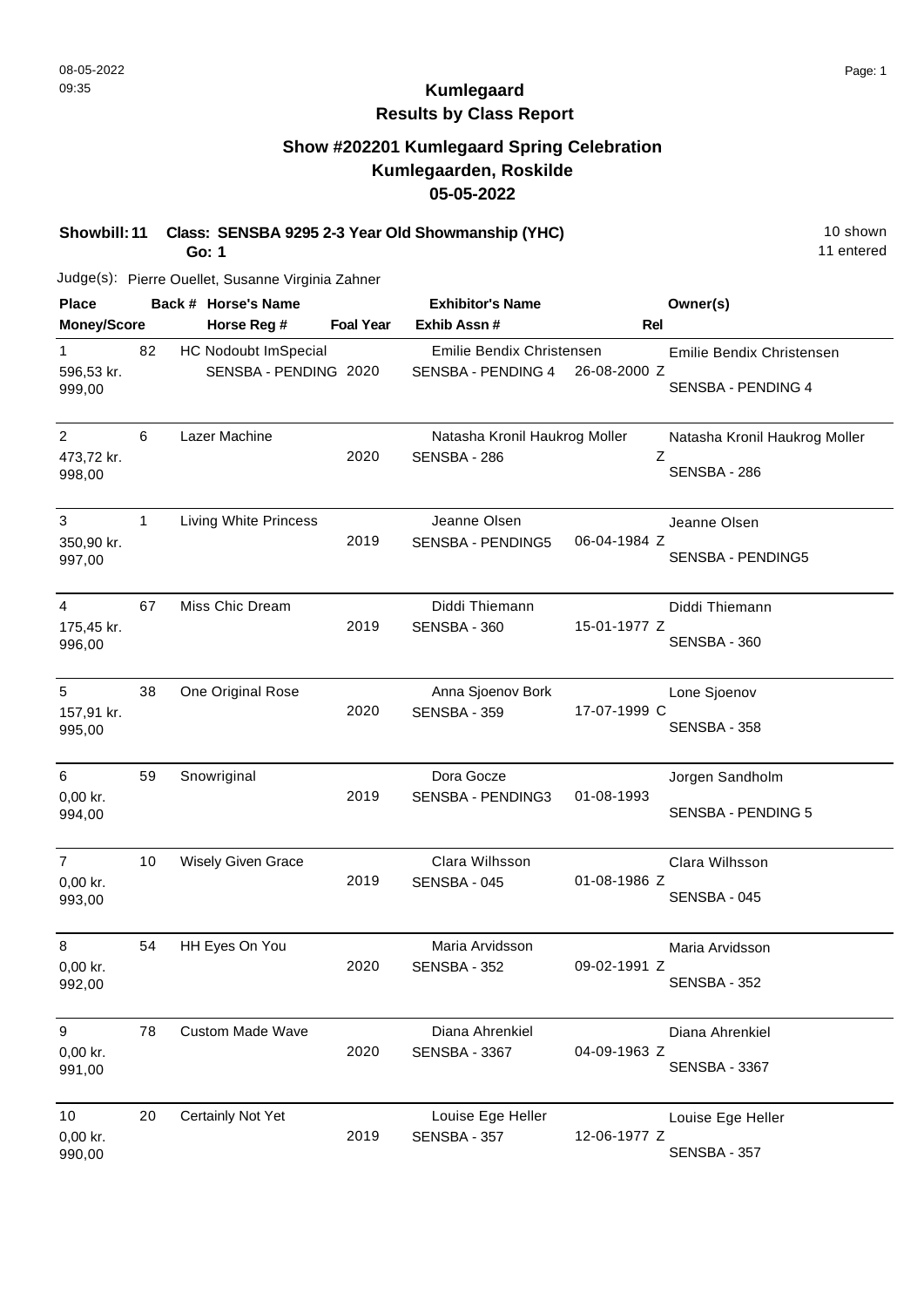### **Show #202201 Kumlegaard Spring Celebration Kumlegaarden, Roskilde 05-05-2022**

|              |         | 1st Judge: 2nd Judge: |
|--------------|---------|-----------------------|
|              | Pierre  | Susanne               |
| <b>Place</b> | Ouellet | Virginia              |
|              |         | Zahner                |
|              |         | 82                    |
|              |         | 6                     |
|              |         | 1                     |
|              |         | 67                    |
|              |         | 38                    |
|              |         | 59                    |
|              |         | 10                    |
|              |         |                       |
|              |         | 54                    |
|              |         | 78                    |
|              |         | 20                    |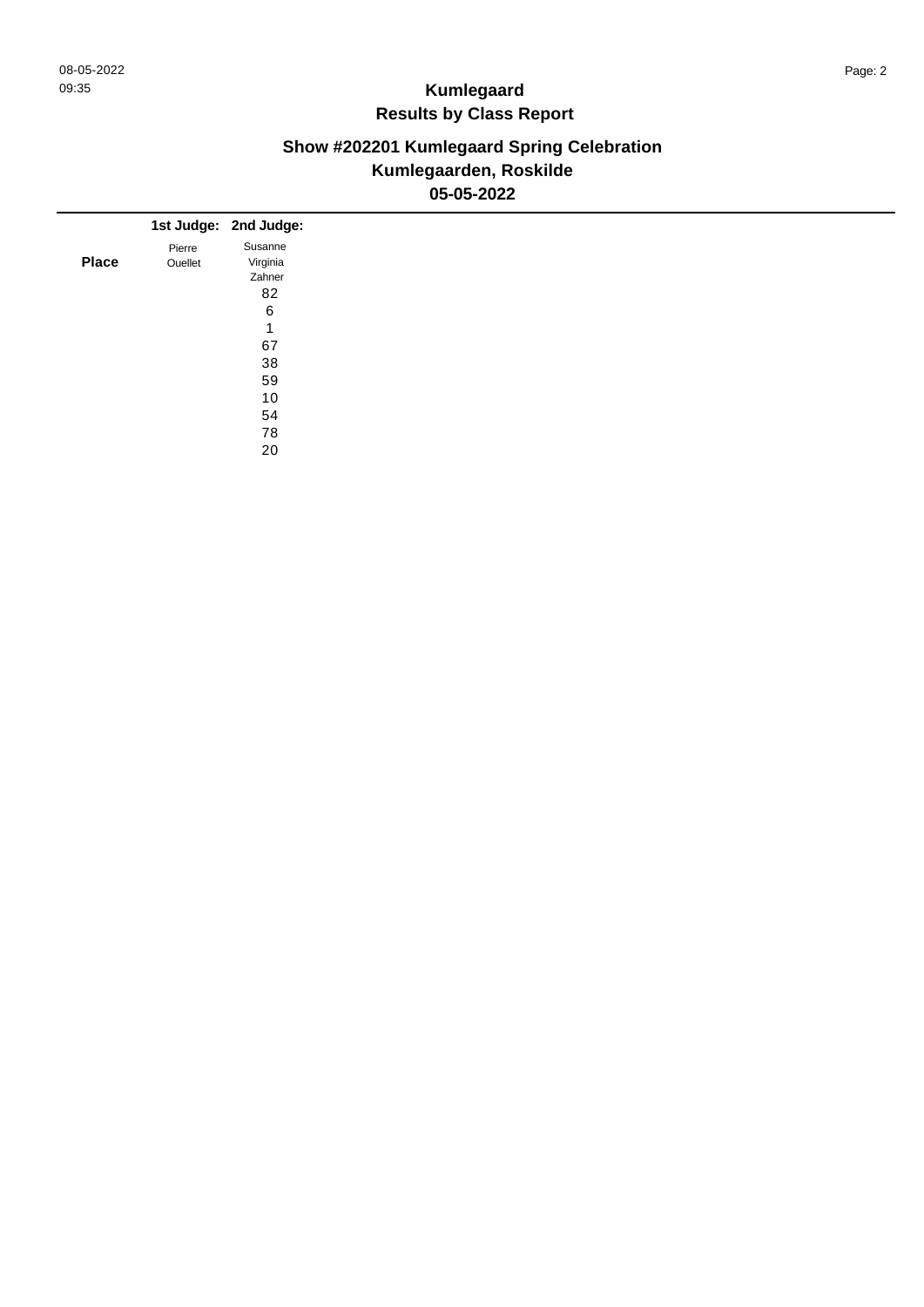11 entered

# **Kumlegaard Results by Class Report**

#### **Show #202201 Kumlegaard Spring Celebration Kumlegaarden, Roskilde 06-05-2022**

**Showbill: 169 Class: SENSBA 9285 2-3 Year Old Trail In Hand (YHC)** 11 Shown

**Go: 1**

Judge(s): Pierre Ouellet, Susanne Virginia Zahner

| <b>Place</b>                          |    | Back # Horse's Name                                  |                  | <b>Exhibitor's Name</b>                         |              | Owner(s)                                        |
|---------------------------------------|----|------------------------------------------------------|------------------|-------------------------------------------------|--------------|-------------------------------------------------|
| <b>Money/Score</b>                    |    | Horse Reg #                                          | <b>Foal Year</b> | Exhib Assn #                                    | Rel          |                                                 |
| 1<br>596,53 kr.<br>11,00              | 82 | <b>HC Nodoubt ImSpecial</b><br>SENSBA - PENDING 2020 |                  | Emilie Bendix Christensen<br>SENSBA - PENDING 4 | 26-08-2000 Z | Emilie Bendix Christensen<br>SENSBA - PENDING 4 |
| $\overline{2}$<br>473,72 kr.<br>10,00 | 10 | <b>Wisely Given Grace</b>                            | 2019             | Clara Wilhsson<br>SENSBA - 045                  | 01-08-1986 Z | Clara Wilhsson<br>SENSBA - 045                  |
| 3<br>350,90 kr.<br>9,00               | 59 | Snowriginal                                          | 2019             | Dora Gocze<br>SENSBA - PENDING3                 | 01-08-1993   | Jorgen Sandholm<br>SENSBA - PENDING 5           |
| 4<br>175,45 kr.<br>8,00               | 71 | AK Imzexyandiknowit                                  | 2020             | Mette Jacobsen<br>SENSBA - 362                  | 03-11-1981 Z | Mette Jacobsen<br>SENSBA - 362                  |
| 5<br>157,91 kr.<br>7,00               | 1  | Living White Princess                                | 2019             | Jeanne Olsen<br>SENSBA - PENDING5               | 06-04-1984 Z | Jeanne Olsen<br><b>SENSBA - PENDING5</b>        |
| 6<br>0,00 kr.<br>6,00                 | 54 | HH Eyes On You                                       | 2020             | Maria Arvidsson<br>SENSBA - 352                 | 09-02-1991 Z | Maria Arvidsson<br>SENSBA - 352                 |
| $\overline{7}$<br>0,00 kr.<br>5,00    | 38 | One Original Rose                                    | 2020             | Anna Sjoenov Bork<br>SENSBA - 359               | 17-07-1999 C | Lone Sjoenov<br>SENSBA - 358                    |
| 8<br>0,00 kr.<br>4,00                 | 6  | Lazer Machine                                        | 2020             | Natasha Kronil Haukrog Moller<br>SENSBA - 286   | Ζ            | Natasha Kronil Haukrog Moller<br>SENSBA - 286   |
| 9<br>0,00 kr.<br>3,00                 | 67 | Miss Chic Dream                                      | 2019             | Diddi Thiemann<br>SENSBA - 360                  | 15-01-1977 Z | Diddi Thiemann<br>SENSBA - 360                  |
| 10<br>0,00 kr.<br>2,00                | 78 | <b>Custom Made Wave</b>                              | 2020             | Diana Ahrenkiel<br><b>SENSBA - 3367</b>         | 04-09-1963 Z | Diana Ahrenkiel<br><b>SENSBA - 3367</b>         |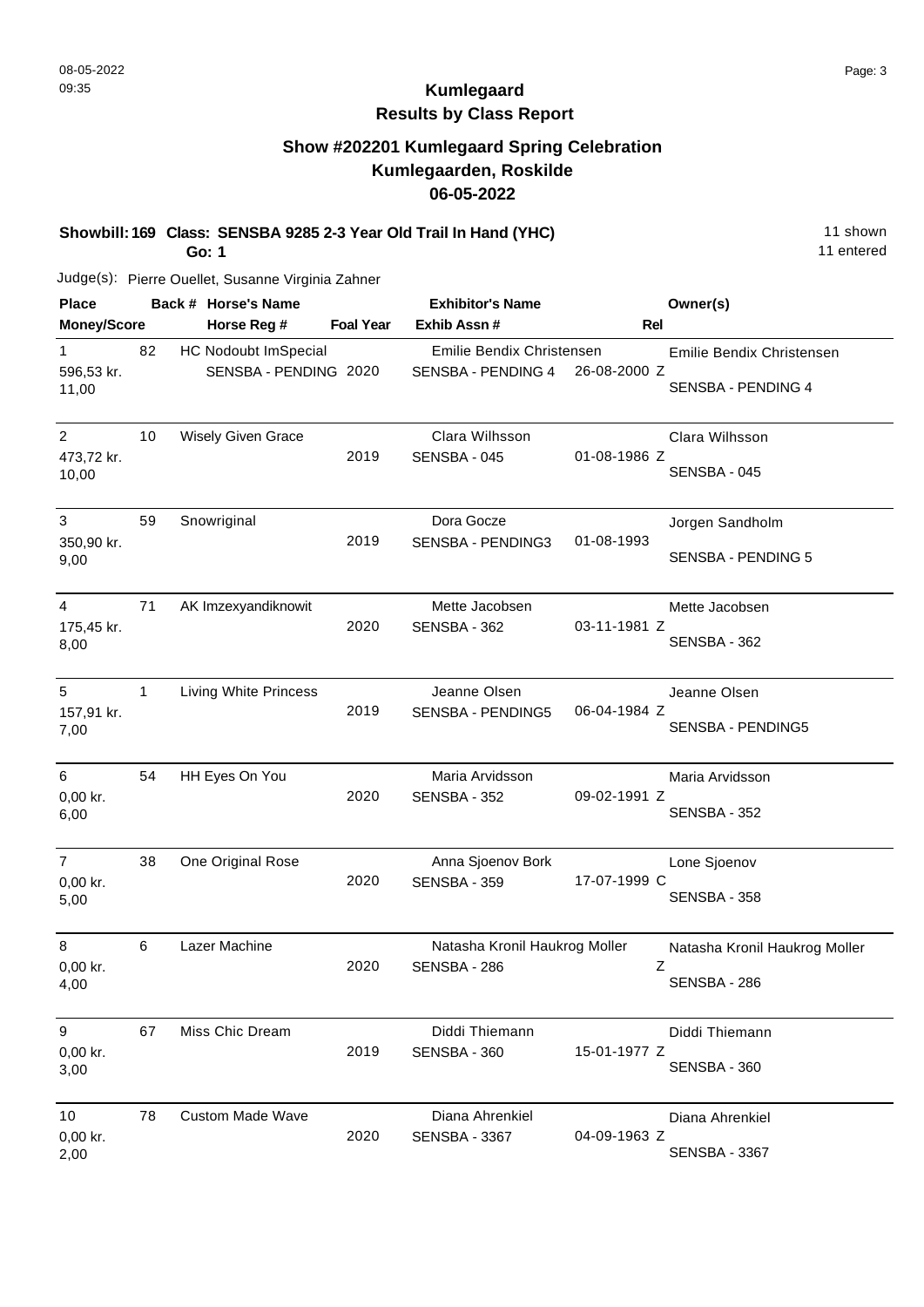### **Show #202201 Kumlegaard Spring Celebration Kumlegaarden, Roskilde 06-05-2022**

|              |         | 1st Judge: 2nd Judge: |
|--------------|---------|-----------------------|
|              |         | Susanne               |
|              | Pierre  |                       |
| <b>Place</b> | Ouellet | Virginia              |
|              |         | Zahner                |
|              |         | 82                    |
|              |         | 10                    |
|              |         | 59                    |
|              |         | 71                    |
|              |         | 4                     |
|              |         | 54                    |
|              |         | 38                    |
|              |         | 6                     |
|              |         | 67                    |
|              |         | 78                    |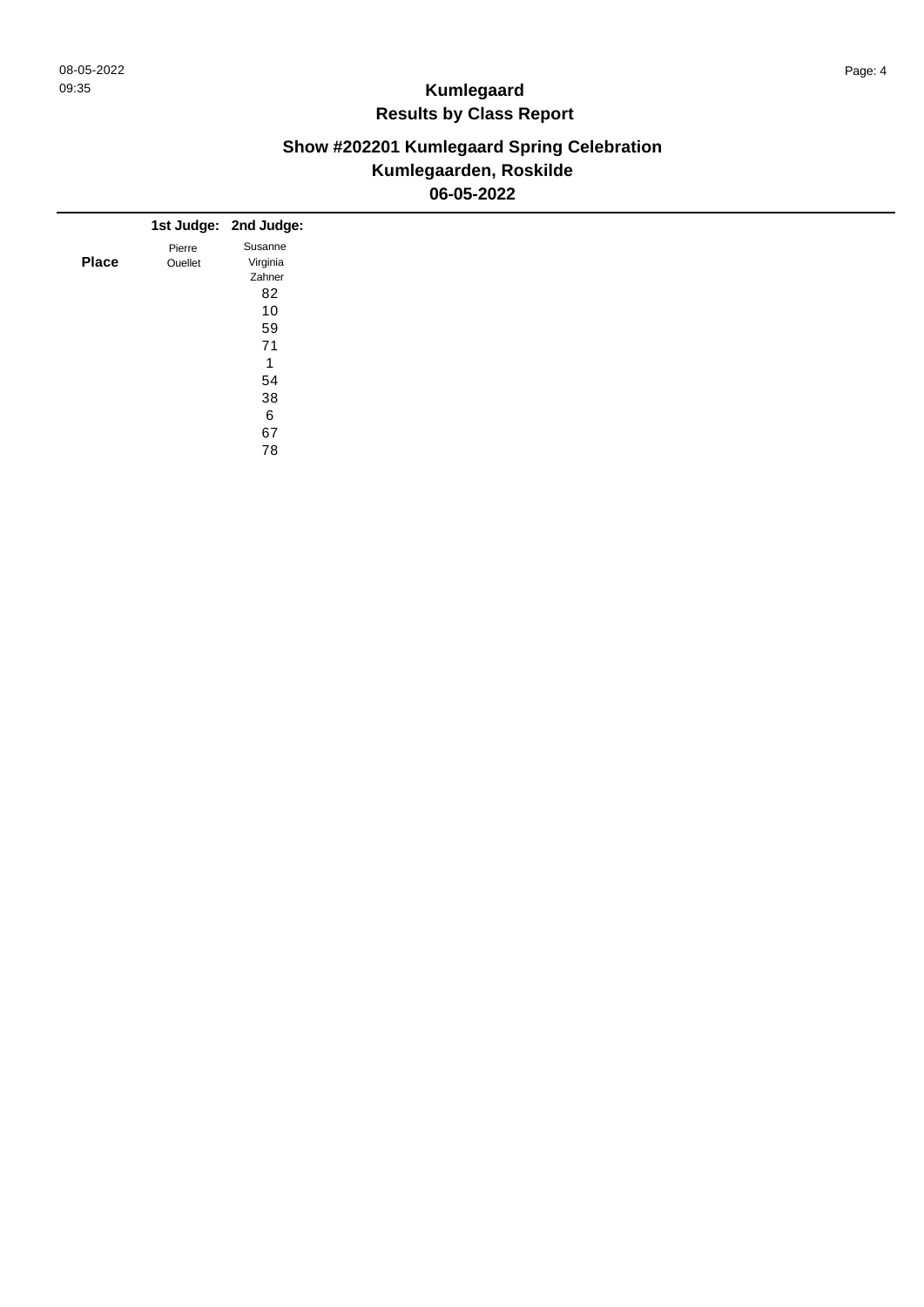#### **Show #202201 Kumlegaard Spring Celebration Kumlegaarden, Roskilde 07-05-2022**

**Showbill: 219 Class: SENSBA 9201 2-3 Year Old Longe Line (YHC)** 9 shown

**Go: 1**

Judge(s): Pierre Ouellet, Susanne Virginia Zahner

| <b>Place</b>                           |              | Back # Horse's Name                           |                  | <b>Exhibitor's Name</b>                         |              | Owner(s)                                        |
|----------------------------------------|--------------|-----------------------------------------------|------------------|-------------------------------------------------|--------------|-------------------------------------------------|
| Money/Score                            |              | Horse Reg #                                   | <b>Foal Year</b> | Exhib Assn#                                     | Rel          |                                                 |
| $\mathbf{1}$<br>542,30 kr.<br>999,00   | $\mathbf{1}$ | Living White Princess                         | 2019             | Jeanne Olsen<br><b>SENSBA - PENDING5</b>        | 06-04-1984 Z | Jeanne Olsen<br>SENSBA - PENDING5               |
| 2<br>430,65 kr.<br>998,00              | 82           | HC Nodoubt ImSpecial<br>SENSBA - PENDING 2020 |                  | Emilie Bendix Christensen<br>SENSBA - PENDING 4 | 26-08-2000 Z | Emilie Bendix Christensen<br>SENSBA - PENDING 4 |
| 3<br>319,00 kr.<br>997,00              | 6            | Lazer Machine                                 | 2020             | Natasha Kronil Haukrog Moller<br>SENSBA - 286   | Ζ            | Natasha Kronil Haukrog Moller<br>SENSBA - 286   |
| $\overline{4}$<br>159,50 kr.<br>996,00 | 10           | <b>Wisely Given Grace</b>                     | 2019             | Clara Wilhsson<br>SENSBA - 045                  | 01-08-1986 Z | Clara Wilhsson<br>SENSBA - 045                  |
| 5<br>143,55 kr.<br>995,00              | 67           | Miss Chic Dream                               | 2019             | Diddi Thiemann<br>SENSBA - 360                  | 15-01-1977 Z | Diddi Thiemann<br>SENSBA - 360                  |
| 6<br>0,00 kr.<br>994,00                | 59           | Snowriginal                                   | 2019             | Dora Gocze<br><b>SENSBA - PENDING3</b>          | 01-08-1993   | Jorgen Sandholm<br>SENSBA - PENDING 5           |
| $\overline{7}$<br>0,00 kr.<br>993,00   | 20           | Certainly Not Yet                             | 2019             | Louise Ege Heller<br>SENSBA - 357               | 12-06-1977 Z | Louise Ege Heller<br>SENSBA - 357               |
| 8<br>0,00 kr.<br>992,00                | 78           | <b>Custom Made Wave</b>                       | 2020             | Diana Ahrenkiel<br><b>SENSBA - 3367</b>         | 04-09-1963 Z | Diana Ahrenkiel<br><b>SENSBA - 3367</b>         |
| 9<br>0,00 kr.<br>991,00                | 38           | One Original Rose                             | 2020             | Anna Sjoenov Bork<br>SENSBA - 359               | 17-07-1999 C | Lone Sjoenov<br>SENSBA - 358                    |

|              |         | 1st Judge: 2nd Judge: |
|--------------|---------|-----------------------|
|              | Pierre  | Susanne               |
| <b>Place</b> | Ouellet | Virginia              |
|              |         | Zahner                |
|              |         |                       |
|              |         | 82                    |
|              |         | 6                     |
|              |         | 10                    |

10 entered